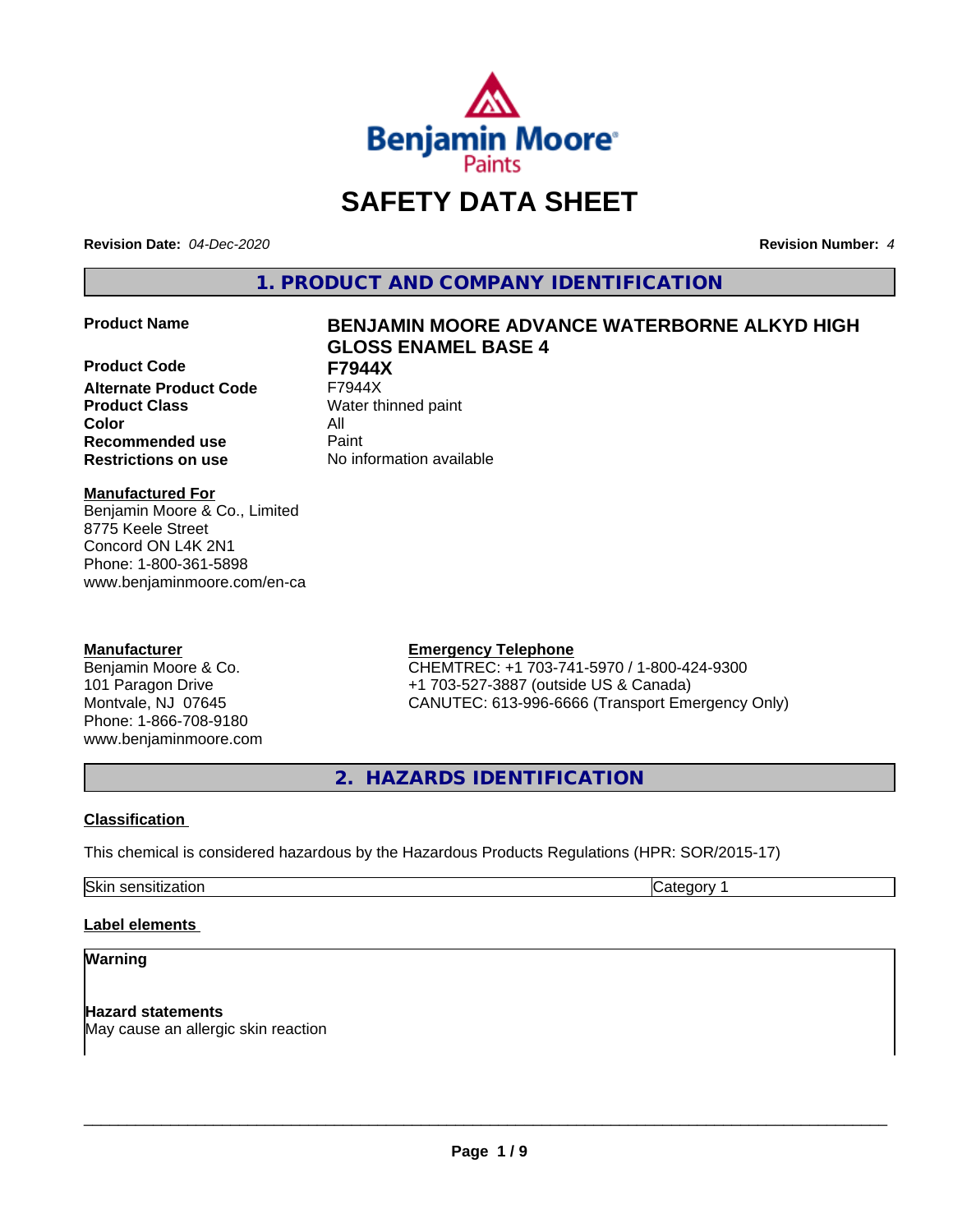

**Odor** little or no odor

#### **Precautionary Statements - Prevention**

Avoid breathing dust/fume/gas/mist/vapors/spray Contaminated work clothing should not be allowed out of the workplace Wear protective gloves

#### **Skin**

IF ON SKIN: Wash with plenty of soap and water If skin irritation or rash occurs: Get medical advice/attention Wash contaminated clothing before reuse

#### **Precautionary Statements - Disposal**

Dispose of contents/container to an approved waste disposal plant

#### **Other information**

No information available

Avoid breathing vapors or mists

 **WARNING:** This product contains isothiazolinone compounds at levels of <0.1%. These substances are biocides commonly found in most paints and a variety of personal care products as a preservative. Certain individuals may be sensitive or allergic to these substances, even at low levels.

# **3. COMPOSITION INFORMATION ON COMPONENTS**

| <b>Chemical name</b>                         | <b>CAS No.</b> | Weight-%       | Hazardous Material<br>Information Review Act date exemption granted<br>registry number<br>(HMIRA registry $#$ ) | Date HMIRA filed and<br>(if applicable) |
|----------------------------------------------|----------------|----------------|-----------------------------------------------------------------------------------------------------------------|-----------------------------------------|
| Polyalkylene glycol alkyl ether              |                | $-5%$          | <b>HMIRC #9367</b>                                                                                              | <b>Granted: June 10, 2015</b>           |
| Tetramethyl-5-decyne-4,7-diol,<br>$2,4,7,9-$ | 126-86-3       | $0.1 - 0.25\%$ |                                                                                                                 |                                         |

\*The exact percentage (concentration) of composition has been withheld as a trade secret

# **4. FIRST AID MEASURES**

**General Advice** No hazards which require special first aid measures.

**Eye Contact Exercise 2.1 All 2.5 All 2.5 All 2.6 All 2.6 All 2.6 All 2.6 All 2.6 All 2.6 All 2.6 All 2.6 All 2.6 All 2.6 All 2.6 All 2.6 All 2.6 All 2.6 All 2.6 All 2.6 All 2.6 All 2.6 All 2.6 All 2.6 All 2.6 All 2.6 Al** minutes and consult a physician.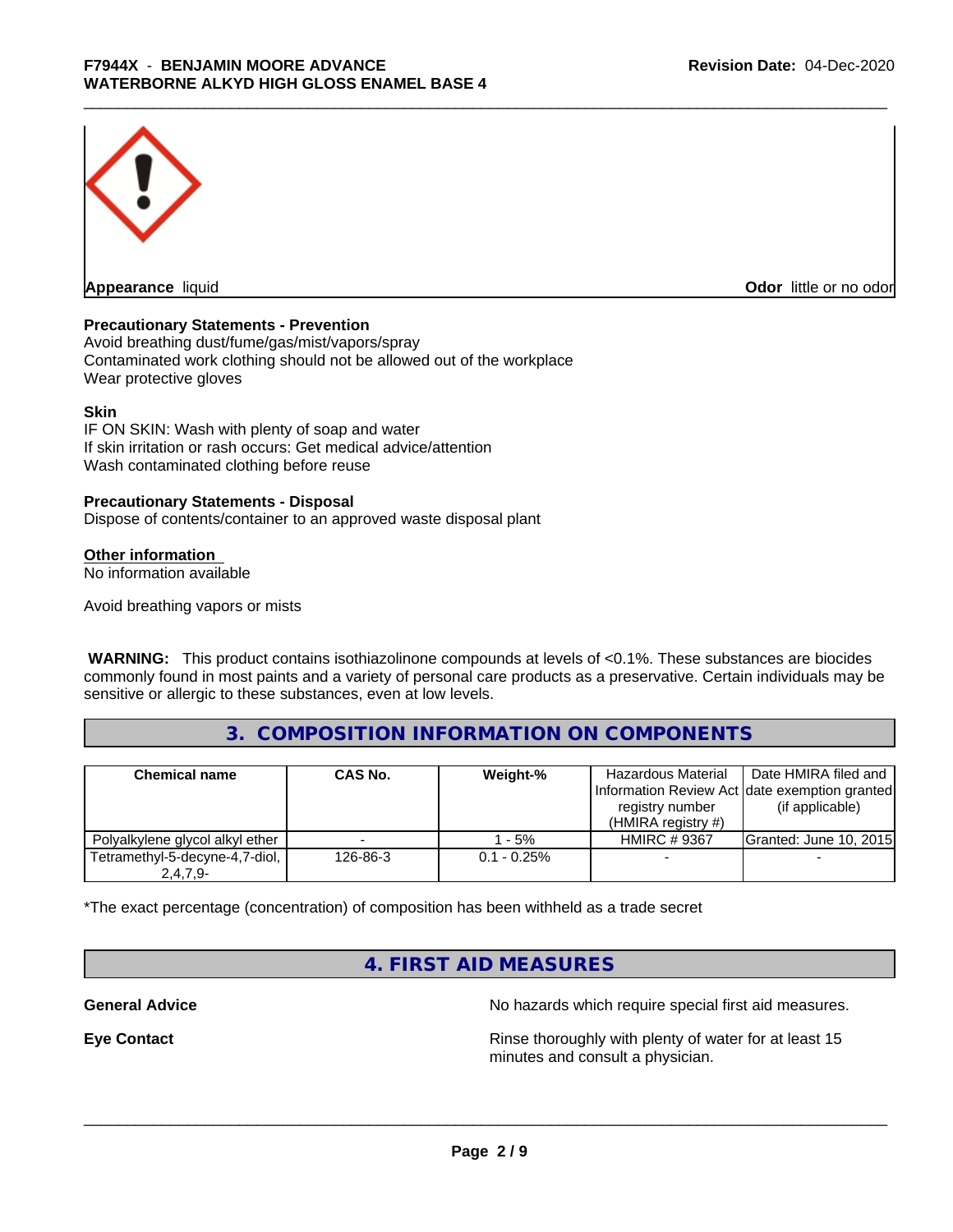| <b>Skin Contact</b>                    | Wash off immediately with soap and plenty of water while<br>removing all contaminated clothes and shoes. If skin<br>irritation persists, call a physician. Wash clothing before<br>reuse. Destroy contaminated articles such as shoes. |
|----------------------------------------|----------------------------------------------------------------------------------------------------------------------------------------------------------------------------------------------------------------------------------------|
| <b>Inhalation</b>                      | Move to fresh air. If symptoms persist, call a physician.                                                                                                                                                                              |
| Ingestion                              | Clean mouth with water and afterwards drink plenty of<br>water. Consult a physician if necessary.                                                                                                                                      |
| <b>Most Important Symptoms/Effects</b> | May cause allergic skin reaction.                                                                                                                                                                                                      |
| <b>Notes To Physician</b>              | Treat symptomatically.                                                                                                                                                                                                                 |

**5. FIRE-FIGHTING MEASURES**

| <b>Suitable Extinguishing Media</b>                                              | Use extinguishing measures that are appropriate to local<br>circumstances and the surrounding environment.                                   |
|----------------------------------------------------------------------------------|----------------------------------------------------------------------------------------------------------------------------------------------|
| Protective equipment and precautions for firefighters                            | As in any fire, wear self-contained breathing apparatus<br>pressure-demand, MSHA/NIOSH (approved or equivalent)<br>and full protective gear. |
| <b>Specific Hazards Arising From The Chemical</b>                                | Closed containers may rupture if exposed to fire or<br>extreme heat.                                                                         |
| Sensitivity to mechanical impact                                                 | No                                                                                                                                           |
| Sensitivity to static discharge                                                  | No.                                                                                                                                          |
| <b>Flash Point Data</b><br>Flash point (°F)<br>Flash Point (°C)<br><b>Method</b> | Not applicable<br>Not applicable<br>Not applicable                                                                                           |
| <b>Flammability Limits In Air</b>                                                |                                                                                                                                              |
| Lower flammability limit:<br><b>Upper flammability limit:</b>                    | Not applicable<br>Not applicable                                                                                                             |
| <b>NFPA</b><br>Health: 1<br>Flammability: 0                                      | <b>Instability: 0</b><br><b>Special: Not Applicable</b>                                                                                      |
| <b>NFPA Legend</b><br>0 - Not Hazardous                                          |                                                                                                                                              |

- 1 Slightly
- 2 Moderate
- 3 High
- 4 Severe

*The ratings assigned are only suggested ratings, the contractor/employer has ultimate responsibilities for NFPA ratings where this system is used.*

*Additional information regarding the NFPA rating system is available from the National Fire Protection Agency (NFPA) at www.nfpa.org.*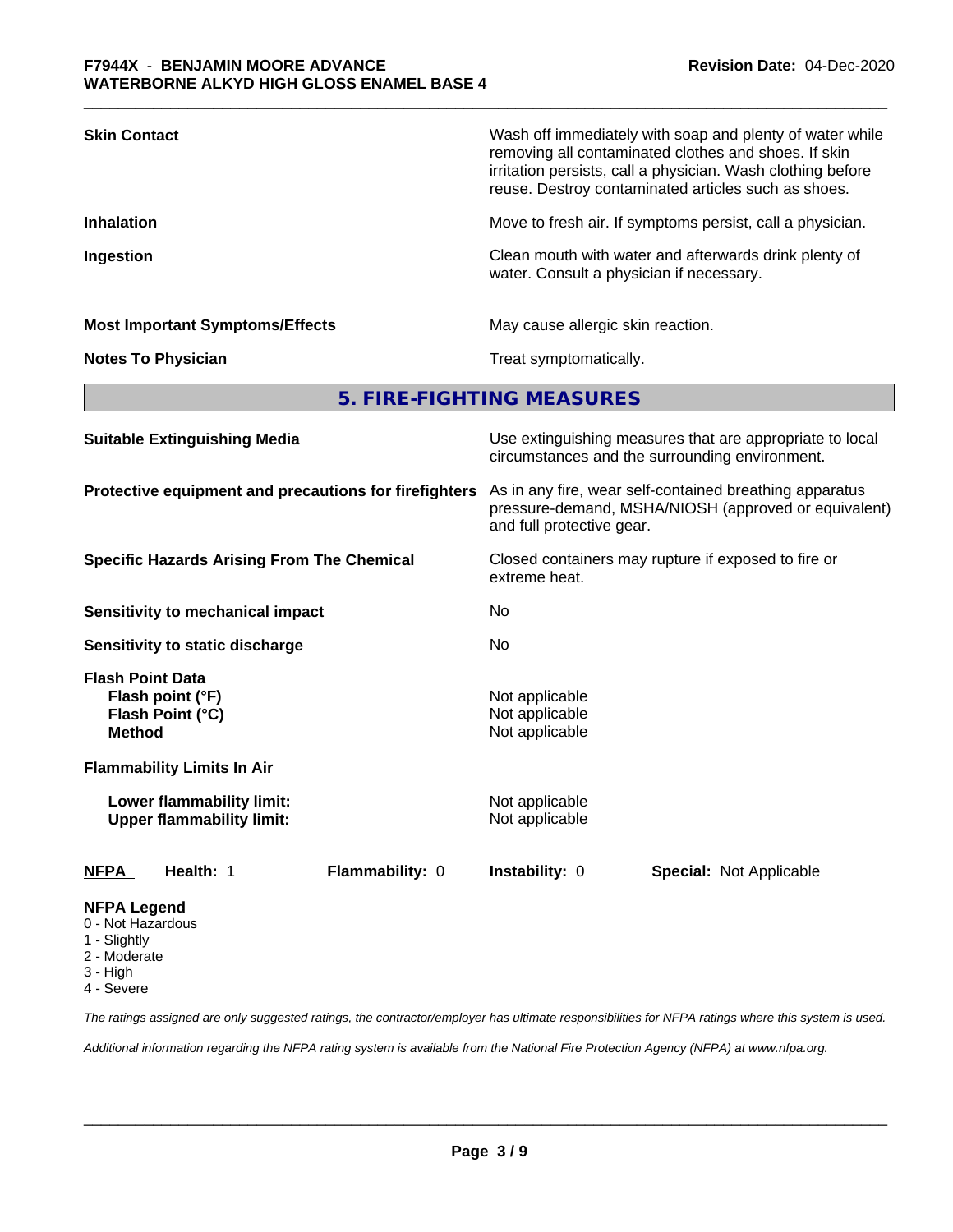# **6. ACCIDENTAL RELEASE MEASURES**

**Personal Precautions Avoid contact with skin, eyes and clothing. Ensure** Avoid contact with skin, eyes and clothing. Ensure adequate ventilation.

**Other Information Determines According to the Prevent further leakage or spillage if safe to do so.** 

**Environmental precautions** See Section 12 for additional Ecological Information.

**Methods for Cleaning Up Example 20 Soak** up with inert absorbent material. Sweep up and shovel into suitable containers for disposal.

#### **7. HANDLING AND STORAGE**

**Handling Handling Avoid contact with skin, eyes and clothing. Avoid breathing** vapors, spray mists or sanding dust. In case of insufficient ventilation, wear suitable respiratory equipment.

**Storage Keep container tightly closed. Keep out of the reach of Keep** container tightly closed. Keep out of the reach of children.

**Incompatible Materials Incompatible Materials No information available** 

#### **8. EXPOSURE CONTROLS/PERSONAL PROTECTION**

#### **Exposure Limits**

*No exposure limits have been established for this product.*

**Legend**

**Personal Protective Equipment Eye/Face Protection Safety glasses with side-shields.** 

**Engineering Measures Ensure** Ensure adequate ventilation, especially in confined areas.

**Skin Protection Protection Protective gloves and impervious clothing. Respiratory Protection In case of insufficient ventilation wear suitable respiratory** equipment.

**Hygiene Measures Avoid contact with skin, eyes and clothing. Remove and Avoid contact with skin, eyes and clothing. Remove and** wash contaminated clothing before re-use. Wash thoroughly after handling.

# **9. PHYSICAL AND CHEMICAL PROPERTIES**

**Appearance** liquid **Odor** little or no odor **Density (Ibs/gal)** 8.65 - 8.75 **Specific Gravity** 1.03 - 1.05

**Odor Threshold No information available No information available pH pH**  $\blacksquare$ **Viscosity (cps)** No information available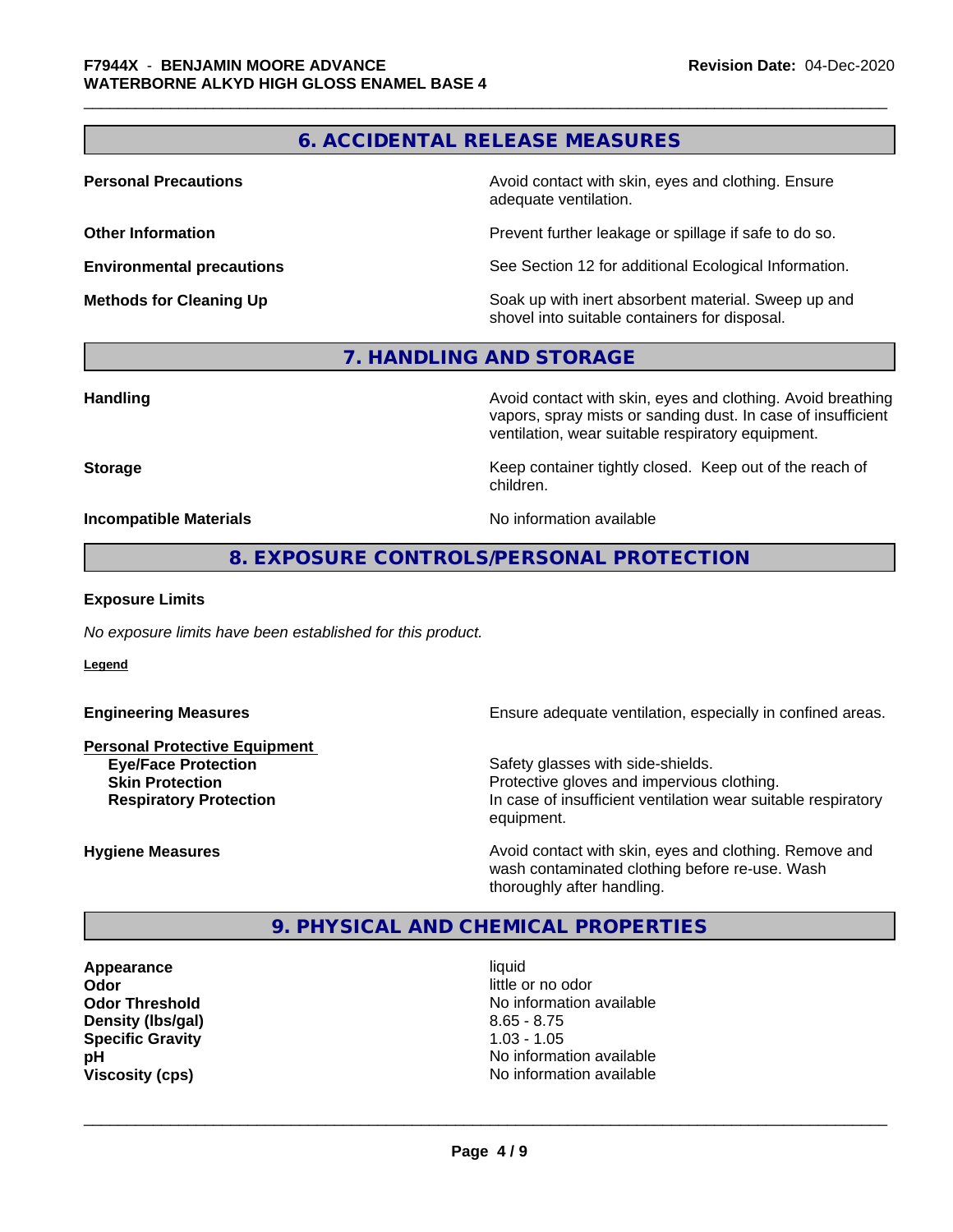**Solubility(ies)** No information available **Water solubility**<br> **Evaporation Rate**<br> **Evaporation Rate**<br> **Evaporation Rate Vapor pressure** No information available **Vapor density No information available No information available Wt.** % Solids 30 - 40 **Vol. % Solids** 30 - 40 **Wt. % Volatiles** 60 - 70 **Vol. % Volatiles** 60 - 70 **VOC Regulatory Limit (g/L)** < 50 **Boiling Point (°F)** 212 **Boiling Point (°C)** 100 **Freezing point (°F)** 32 **Freezing Point (°C)** 0 **Flash point (°F)** Not applicable **Flash Point (°C)** Not applicable **Method** Not applicable **Flammability (solid, gas)** Not applicable **Upper flammability limit:**<br> **Lower flammability limit:**<br>
Not applicable<br>
Not applicable **Lower flammability limit: Autoignition Temperature (°F)** No information available **Autoignition Temperature (°C)** No information available **Decomposition Temperature (°F)** No information available **Decomposition Temperature (°C)** No information available **Partition coefficient CONSTRANSISTS No information available** 

**Evaporation Rate** No information available

# **10. STABILITY AND REACTIVITY**

| <b>Reactivity</b>                       | Not Applicable                           |
|-----------------------------------------|------------------------------------------|
| <b>Chemical Stability</b>               | Stable under normal conditions.          |
| <b>Conditions to avoid</b>              | Prevent from freezing.                   |
| <b>Incompatible Materials</b>           | No materials to be especially mentioned. |
| <b>Hazardous Decomposition Products</b> | None under normal use.                   |
| Possibility of hazardous reactions      | None under normal conditions of use.     |

# **11. TOXICOLOGICAL INFORMATION**

#### **Product Information Information on likely routes of exposure**

**Principal Routes of Exposure Exposure** Eye contact, skin contact and inhalation.

**Acute Toxicity** 

**Product Information Contract Contract Contract Contract Contract Contract Contract Contract Contract Contract Contract Contract Contract Contract Contract Contract Contract Contract Contract Contract Contract Contract C** 

 $\overline{\phantom{a}}$  ,  $\overline{\phantom{a}}$  ,  $\overline{\phantom{a}}$  ,  $\overline{\phantom{a}}$  ,  $\overline{\phantom{a}}$  ,  $\overline{\phantom{a}}$  ,  $\overline{\phantom{a}}$  ,  $\overline{\phantom{a}}$  ,  $\overline{\phantom{a}}$  ,  $\overline{\phantom{a}}$  ,  $\overline{\phantom{a}}$  ,  $\overline{\phantom{a}}$  ,  $\overline{\phantom{a}}$  ,  $\overline{\phantom{a}}$  ,  $\overline{\phantom{a}}$  ,  $\overline{\phantom{a}}$ 

**Symptoms related to the physical, chemical and toxicological characteristics**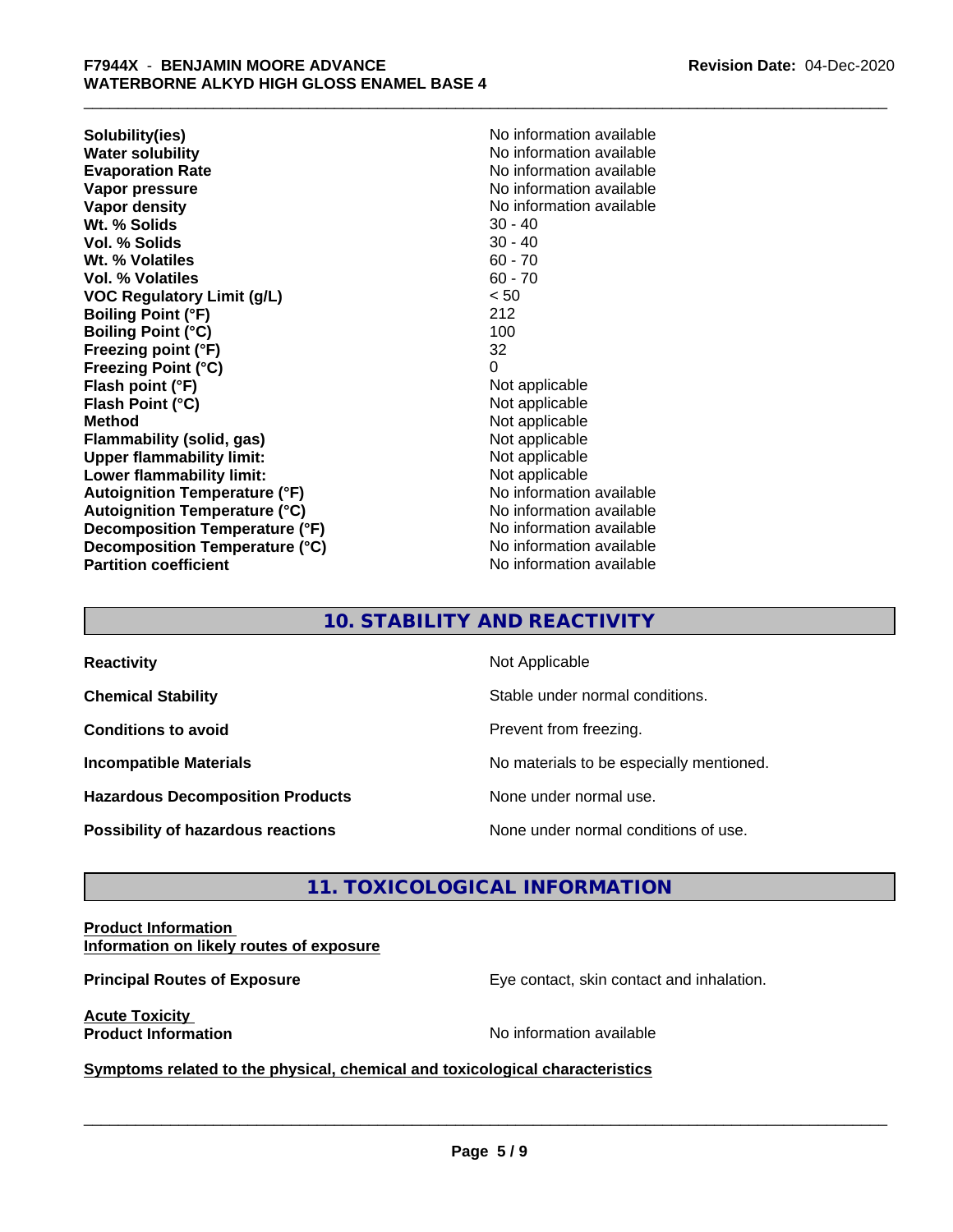**Symptoms** No information available

#### **Delayed and immediate effects as well as chronic effects from short and long-term exposure**

| May cause slight irritation<br>Eye contact<br>Prolonged skin contact may cause skin irritation and/or<br><b>Skin contact</b>             |  |
|------------------------------------------------------------------------------------------------------------------------------------------|--|
| dermatitis. May cause sensitization by skin contact.                                                                                     |  |
| Inhalation of vapors in high concentration may cause<br><b>Inhalation</b><br>irritation of respiratory system. Avoid breathing vapors or |  |
| mists.                                                                                                                                   |  |
| Ingestion may cause gastrointestinal irritation, nausea,<br>Ingestion<br>vomiting and diarrhea.                                          |  |
| May cause an allergic skin reaction.<br><b>Sensitization</b>                                                                             |  |
| No information available.<br><b>Neurological Effects</b>                                                                                 |  |
| No information available.<br><b>Mutagenic Effects</b>                                                                                    |  |
| <b>Reproductive Effects</b><br>No information available.                                                                                 |  |
| <b>Developmental Effects</b><br>No information available.                                                                                |  |
| No information available.<br><b>Target organ effects</b>                                                                                 |  |
| <b>STOT - single exposure</b><br>No information available.                                                                               |  |
| <b>STOT - repeated exposure</b><br>No information available.                                                                             |  |
| Other adverse effects<br>No information available.                                                                                       |  |
| No information available.<br><b>Aspiration Hazard</b>                                                                                    |  |

**Numerical measures of toxicity**

**The following values are calculated based on chapter 3.1 of the GHS document**

#### **Component Information**

| Chemical name                  | Oral LD50          | Dermal LD50              | Inhalation LC50    |
|--------------------------------|--------------------|--------------------------|--------------------|
| Tetramethyl-5-decyne-4,7-diol, | Rat<br>> 500 mg/kg | ' Rabbit )<br>1000 mg/kg | (Rat)<br>> 20 ma/L |
| $2,4,7,9-$                     |                    |                          |                    |
| 126-86-3                       |                    |                          |                    |

### **Chronic Toxicity**

#### **Carcinogenicity**

*There are no known carcinogenic chemicals in this product above reportable levels.*

**12. ECOLOGICAL INFORMATION**

# **Ecotoxicity Effects**

The environmental impact of this product has not been fully investigated.

#### **Product Information**

#### **Acute Toxicity to Fish**

No information available

### **Acute Toxicity to Aquatic Invertebrates**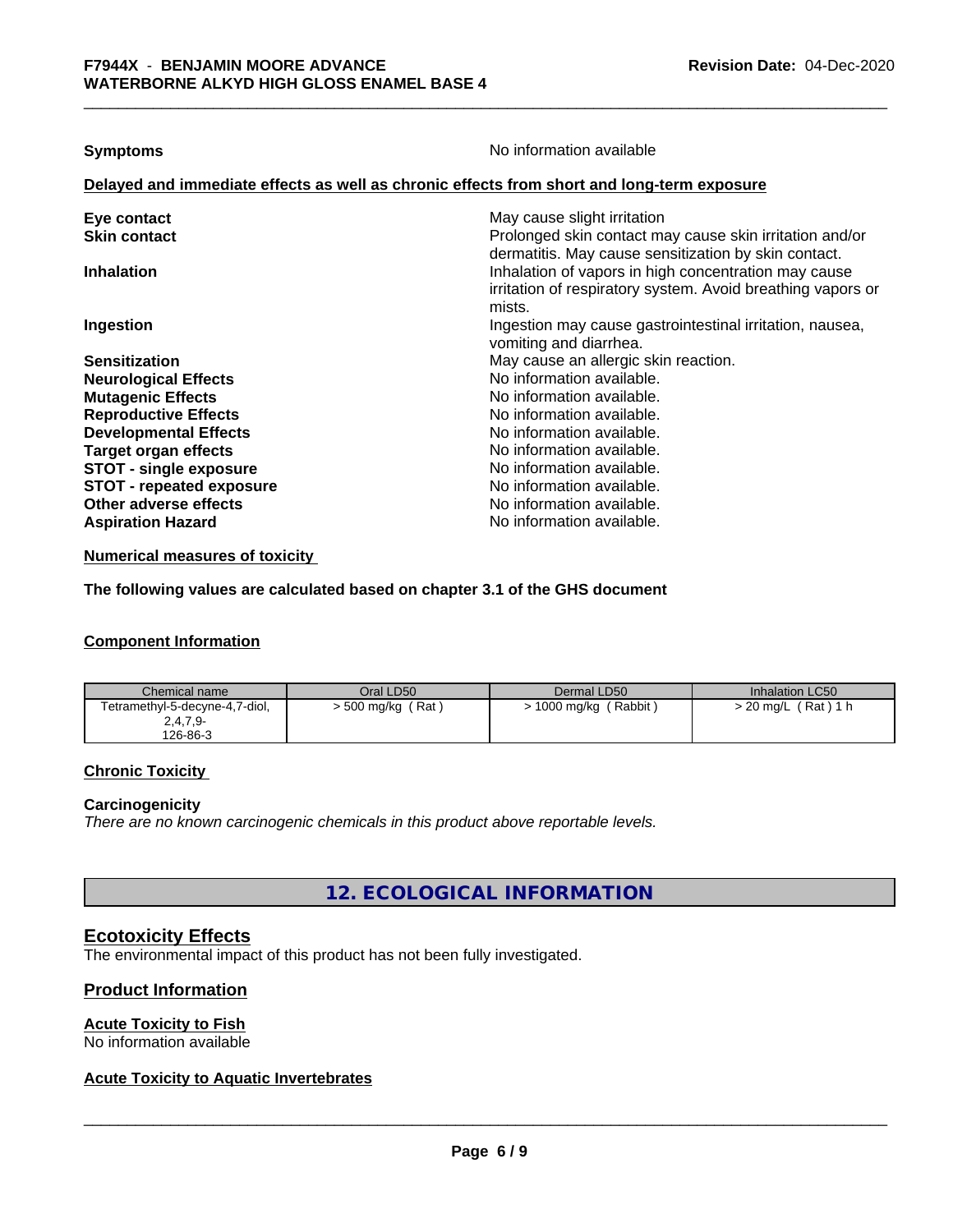No information available

# **Acute Toxicity to Aquatic Plants**

No information available

#### **Persistence / Degradability**

No information available.

#### **Bioaccumulation**

No information available.

#### **Mobility in Environmental Media**

No information available.

#### **Ozone**

No information available

#### **Component Information**

#### **Acute Toxicity to Fish**

Tetramethyl-5-decyne-4,7-diol, 2,4,7,9- LC50: 42 mg/L (Carp (Cyprinus carpio) - 24 hr.)

#### **Acute Toxicity to Aquatic Invertebrates**

Tetramethyl-5-decyne-4,7-diol, 2,4,7,9- LC50: 91 mg/L (Daphnia magna - 48 hr.)

#### **Acute Toxicity to Aquatic Plants**

Tetramethyl-5-decyne-4,7-diol, 2,4,7,9- EC50: 82 mg/L (Algae (Selenastrum capricornutum) - 72 hrs.)

# **13. DISPOSAL CONSIDERATIONS**

**Waste Disposal Method Dispose of in accordance with federal, state, provincial,** and local regulations. Local requirements may vary, consult your sanitation department or state-designated environmental protection agency for more disposal options.

**14. TRANSPORT INFORMATION**

**TDG** Not regulated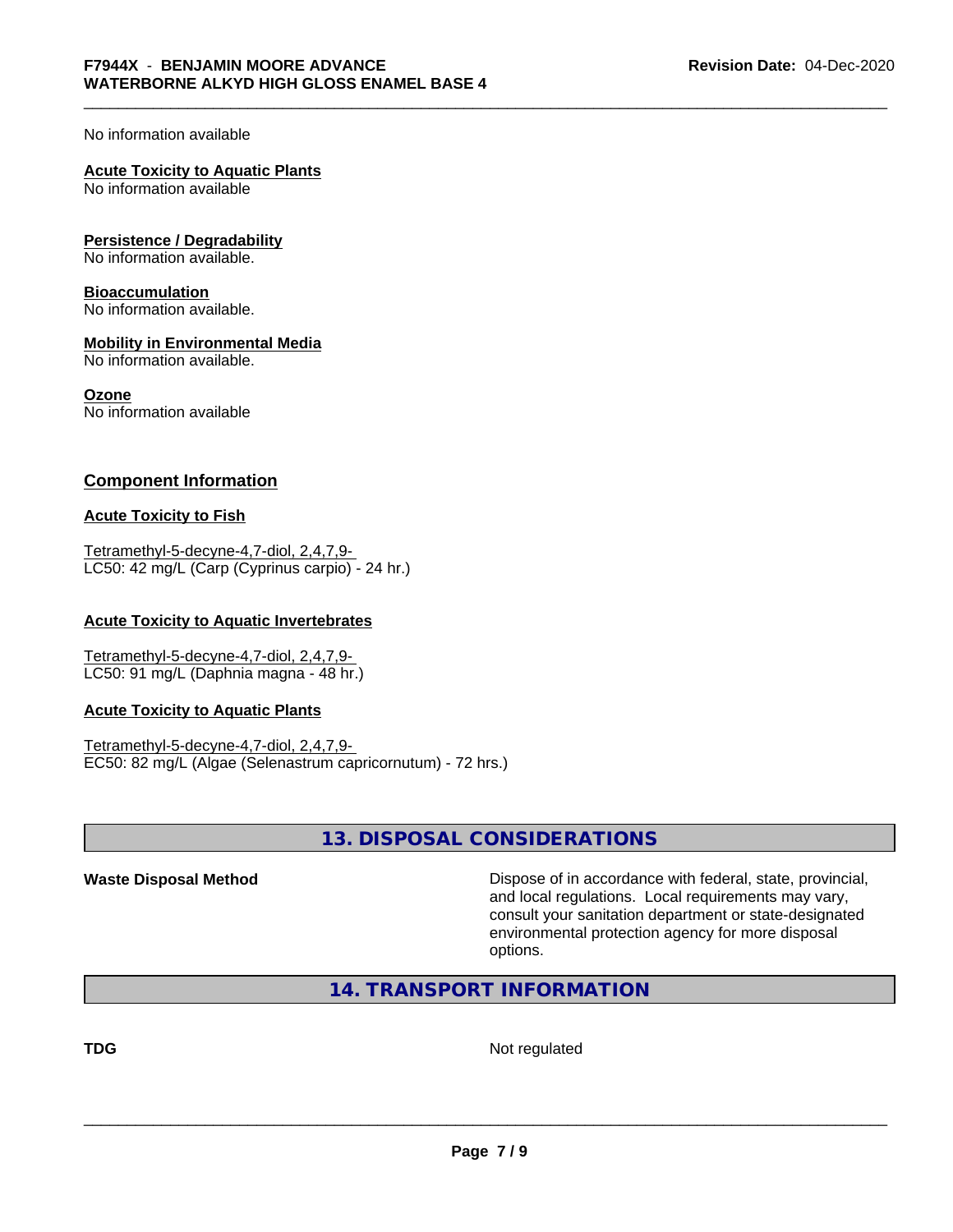#### **ICAO / IATA** Not regulated

**IMDG / IMO** Not regulated

# **15. REGULATORY INFORMATION**

#### **International Inventories**

| <b>TSCA: United States</b> | Yes - All components are listed or exempt. |
|----------------------------|--------------------------------------------|
| <b>DSL: Canada</b>         | No - Not all of the components are listed. |

#### **National Pollutant Release Inventory (NPRI)**

#### **NPRI Parts 1- 4**

This product contains the following Parts 1-4 NPRI chemicals:

*None*

#### **NPRI Part 5**

This product contains the following NPRI Part 5 Chemicals:

*None*

#### **WHMIS Regulatory Status**

This product has been classified in accordance with the hazard criteria of the Hazardous Products Regulations (HPR) and the SDS contains all the information required by the HPR.

| <b>16. OTHER INFORMATION</b> |                                                    |                                                                            |                      |                                                                                                                                                                                                                                                                                                |
|------------------------------|----------------------------------------------------|----------------------------------------------------------------------------|----------------------|------------------------------------------------------------------------------------------------------------------------------------------------------------------------------------------------------------------------------------------------------------------------------------------------|
| HMIS -                       | Health: 1                                          | <b>Flammability: 0</b>                                                     | <b>Reactivity: 0</b> | $PPE: -$                                                                                                                                                                                                                                                                                       |
| <b>HMIS Legend</b>           |                                                    |                                                                            |                      |                                                                                                                                                                                                                                                                                                |
| 0 - Minimal Hazard           |                                                    |                                                                            |                      |                                                                                                                                                                                                                                                                                                |
| 1 - Slight Hazard            |                                                    |                                                                            |                      |                                                                                                                                                                                                                                                                                                |
| 2 - Moderate Hazard          |                                                    |                                                                            |                      |                                                                                                                                                                                                                                                                                                |
| 3 - Serious Hazard           |                                                    |                                                                            |                      |                                                                                                                                                                                                                                                                                                |
| 4 - Severe Hazard            |                                                    |                                                                            |                      |                                                                                                                                                                                                                                                                                                |
| * - Chronic Hazard           |                                                    |                                                                            |                      |                                                                                                                                                                                                                                                                                                |
|                              |                                                    | X - Consult your supervisor or S.O.P. for "Special" handling instructions. |                      |                                                                                                                                                                                                                                                                                                |
|                              | present under the actual normal conditions of use. |                                                                            |                      | Note: The PPE rating has intentionally been left blank. Choose appropriate PPE that will protect employees from the hazards the material will                                                                                                                                                  |
|                              |                                                    |                                                                            |                      | Caution: HMIS® ratings are based on a 0-4 rating scale, with 0 representing minimal hazards or risks, and 4 representing significant hazards or<br>risks. Although HMIS® ratings are not required on MSDSs under 29 CFR 1910.1200, the preparer, has chosen to provide them. HMIS® ratings are |

*risks. Although HMISÒ ratings are not required on MSDSs under 29 CFR 1910.1200, the preparer, has chosen to provide them. HMISÒ ratings are to be used only in conjunction with a fully implemented HMISÒ program by workers who have received appropriate HMISÒ training. HMISÒ is a registered trade and service mark of the NPCA. HMISÒ materials may be purchased exclusively from J. J. Keller (800) 327-6868.*

 **WARNING!** If you scrape, sand, or remove old paint, you may release lead dust. LEAD IS TOXIC. EXPOSURE TO